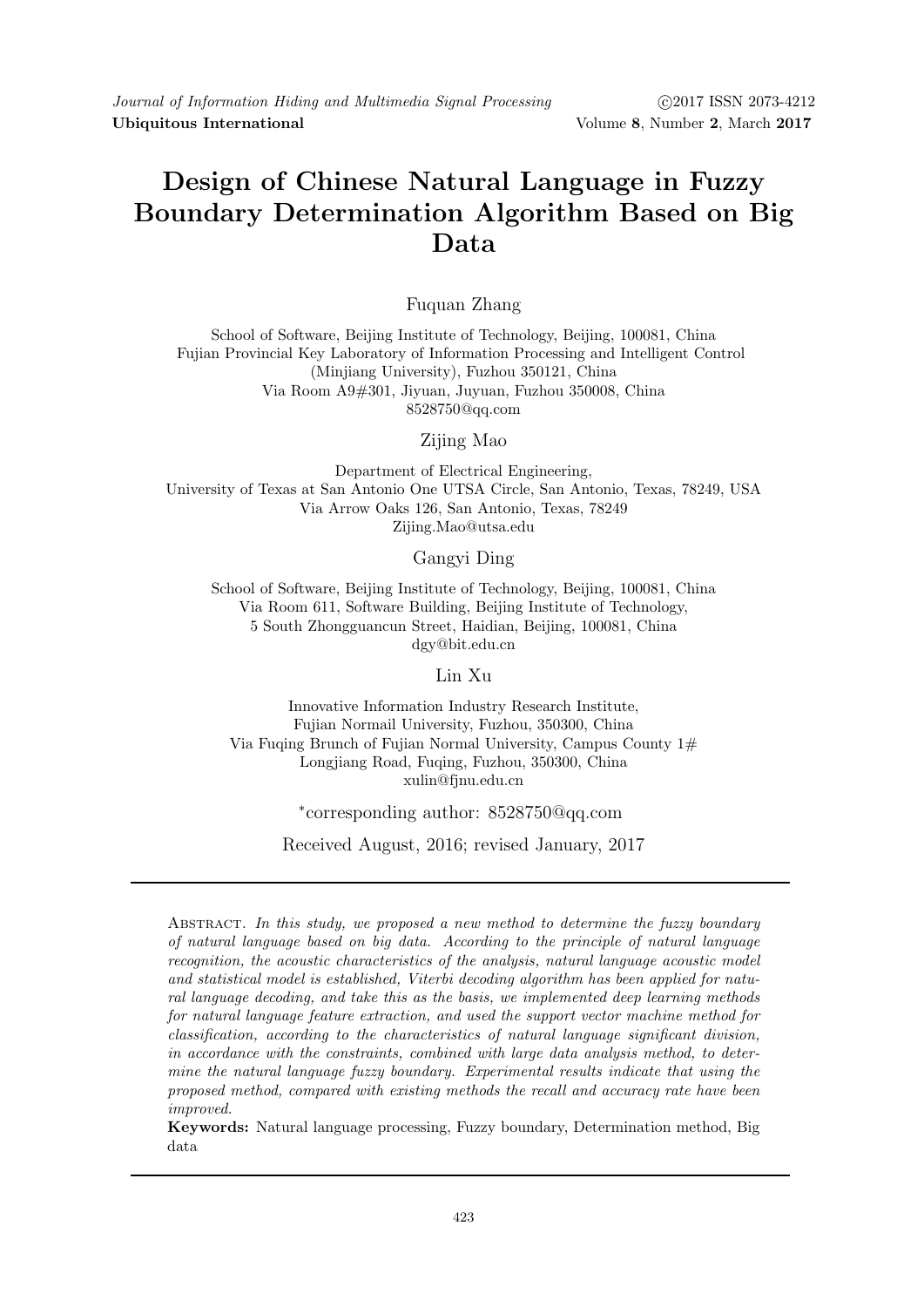1. Introduction. Natural language usually refers a language that will evolve with the culture; it is created for a specific purpose and has a certain cognitive nature and uncertainty [1, 2]. With the development of computer technology, using natural language to communicate with the computer is the long-term goal for researchers [3, 4]. In that way, people can use their most used language to use a computer, and does not need to spend a lot of time and effort to learn a variety of computer languages [5, 6]. It can also learn more about human language ability and intelligence mechanism. Therefore, natural language research is the foundation for effective communication between man and computer, computer and artificial intelligence and is an important direction [7]. However, many fuzzy boundaries [4, 5] cannot be well defined based on various application fields, result in the low efficiency of identify natural language features and this study aims at handling the fuzzy boundary problem.

Many works have also been proposed in the past decades. Among these works, [6] proposed a word connection method to define the fuzzy boundary based on natural label resources, this method mainly build a dynamic corpus from the natural language environment and based on the corpus to build word connections instances to extract natural language features, which are then applied to classify the fuzzy boundary; [7] tries to establish language entity relationship model and deduced the structure of natural language according to the process model and algorithms that specify linguistic analysis; [8] aims at solving the presence of coarse-grained natural language words cannot express the complexity of the relationship between objects. It defines the boundary based on cognitive linguistics theory, intention maps were showing the contact among object nodes are applied in this method, natural language attribute space have been build and conversion process for the operation series have been revised. Although this method can define boundaries well for concrete natural language, the boundary for abstract natural language still cannot be well defined. To solve these problems, we proposed a new method for natural language fuzzy boundary determination. We apply acoustic features analysis method to build natural language acoustic model and use Viterbi decoding algorithm to decode the natural language. Then deep learning methods are applied to identify and extract natural language features. Support vector machine (SVM) [9] is used to classify significant discriminated features and then fuzzy boundaries is defined. Our experiment results have shown the advantage of applying this method comparing to existing algorithms in improving both precision and recall rate.

### 2. Natural Language Decoding Methods.

2.1. Natural language processing methods. The goal of natural language processing is to convert the language signal to the corresponding text information. Such system mainly includes natural language extraction, linguistic model, acoustic model and decoder. The training process for natural language is first obtain the acoustic features extracted from the original waveform language data trained to give the acoustic model, and voice dictionary, language model to form a network of new language feature extraction via acoustic model representation, recognition result by the Viterbi decoding [10].

One commonly applied model is Hidden Markov Model (HMM) [11] for the training process. That is, given a series of natural language signal  $O_1^T = \{O_1, O_2, \ldots, O_T\}$ , we have the maximum posterior probability for the output text sequence, expressed as:

$$
\tilde{W} = \underset{W}{\arg \max} P\left(W \middle| O_1^T\right) = \underset{W}{\arg \max} \frac{P\left(O_1^T \middle| W\right) P\left(W\right)}{P\left(O_1^T\right)}\tag{1}
$$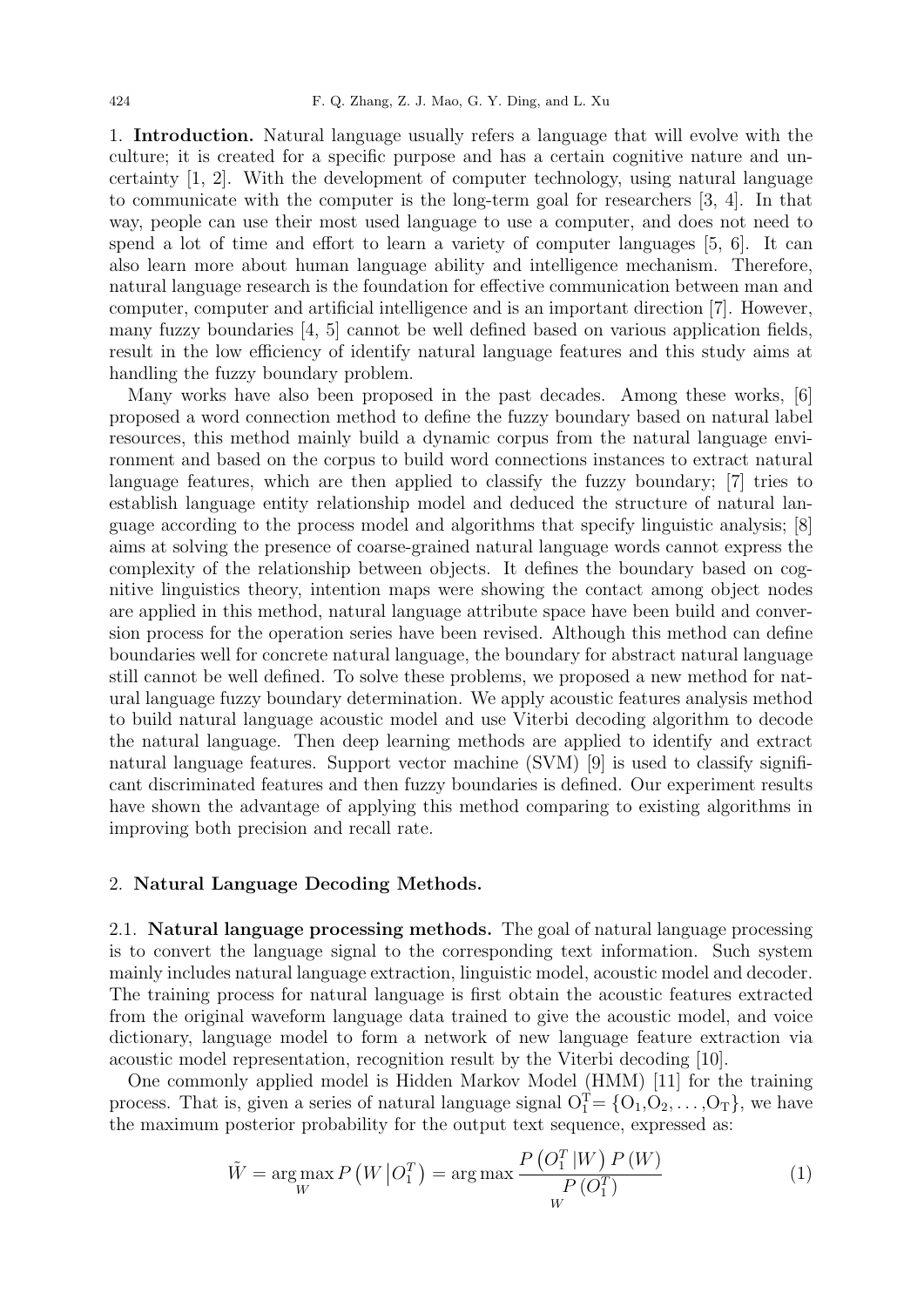where  $\tilde{W}$  is the output text sequence.  $P(W)$  is the prior for natural language model.  $P(O_1^T|W)$  is the acoustic model, represents given a text sequence, the probability of  $O_1^T$ as the acoustic features.  $P(O_1^T)$  is the probability of observing acoustic features, which is independent from W and thus we can convert (1) to (2).

$$
\tilde{W} = \underset{W}{\text{arg}\max} P\left(O_1^T \,| W\right) P\left(W\right) \tag{2}
$$

2.2. Acoustic feature analysis. Acoustic features are extracted from acoustic signals and influenced much on the natural language recognition. Therefore, how to extract discriminate features required to be investigated, especially to extract those features from people with different area, age and accents. The feature extraction process can be regarded as the signal compression process with the object to achieve the best classification results. We have observed acoustic signal to be stable in the range of 10 to 30 ms, then we can apply short time analysis on acoustic signals. Such feature includes linear predictive coefficients, Cepstral Coefficients, Mel-Frequency Cepstral Coefficients (MFCC), perceptual linear predictive coefficients (PLP) and so on, among which cepstral coefficients is one of the most important feature for natural language and the formula as follows:

$$
CEP(t) = DEF^{-1} (\ln |DEF(Frame(t))|)
$$
\n(3)

where Frame(t) is the language signal for  $t<sup>th</sup>$  frame. DFT ( $\bullet$ ) and DFT<sup>-1</sup> ( $\bullet$ ) represents discrete Fourier transform and inverse discrete Fourier transform. In order to improve the robustness of the feature and reduce the feature dimension, we applied normalization after feature extraction:

$$
P(s|w'_{i}) = \frac{N(s, w'_{i})}{N(w'_{i})}
$$
\n
$$
(4)
$$

where  $N(s, w'_i)$ i denotes the appearance times of acoustic signal features s and training corpus w' pairs.  $N(w')$  is the appearance times of corpus w'.

2.3. Build acoustic model. Acoustic model plays an important role in the natural linguistics, represents a shift in the process of generating an acoustic signature sequence of primitives [12]. Given an acoustic feature sequence, the maximum probable state sequence corresponding to the feature sequence can be calculated based on the acoustic model with maximum likelihood method. One of the most commonly used acoustic model is hidden Markov model (HMM), which can use hidden states to describe time serial signals. HMM, which has prominent capability in modeling dynamic time series, can be divided into two parts: the hidden states and observable units. The probability of a hidden state can be calculated by the corresponding observable unit at current time and hidden state of previous time. HMM can be described with following 5 parameters.

$$
M = \{S, O, A, B, \pi\}
$$
\n<sup>(5)</sup>

where S is the hidden state set,  $\overline{O}$  is the observable set,  $\overline{A}$  is the transition probability set, B is the emission probability set, and  $\pi$  is the initial probability set. The natural language acoustic model is shown in figure 1, where  $a_{ii}$  is the transition probability from i to j.

The emission probability can be modeled by mixture Gaussian distribution to fit the acoustic features and denoted as B:

$$
b_{ij}(O) = P(O|i, j) = \frac{1}{(2\pi)^{p/2} |\sum_{ij}|^{1/2}} * \exp\left\{-\frac{1}{2}(O - \mu_{ij})\sum_{ij}^{-1}(O - \mu_{ij})\right\}
$$
(6)

where i,j denotes as two neighbor time states, P is the mixture number,  $\mu_{ij}$  and  $\Sigma_{ij}$ represents the mean and standard deviation from states at time i to j.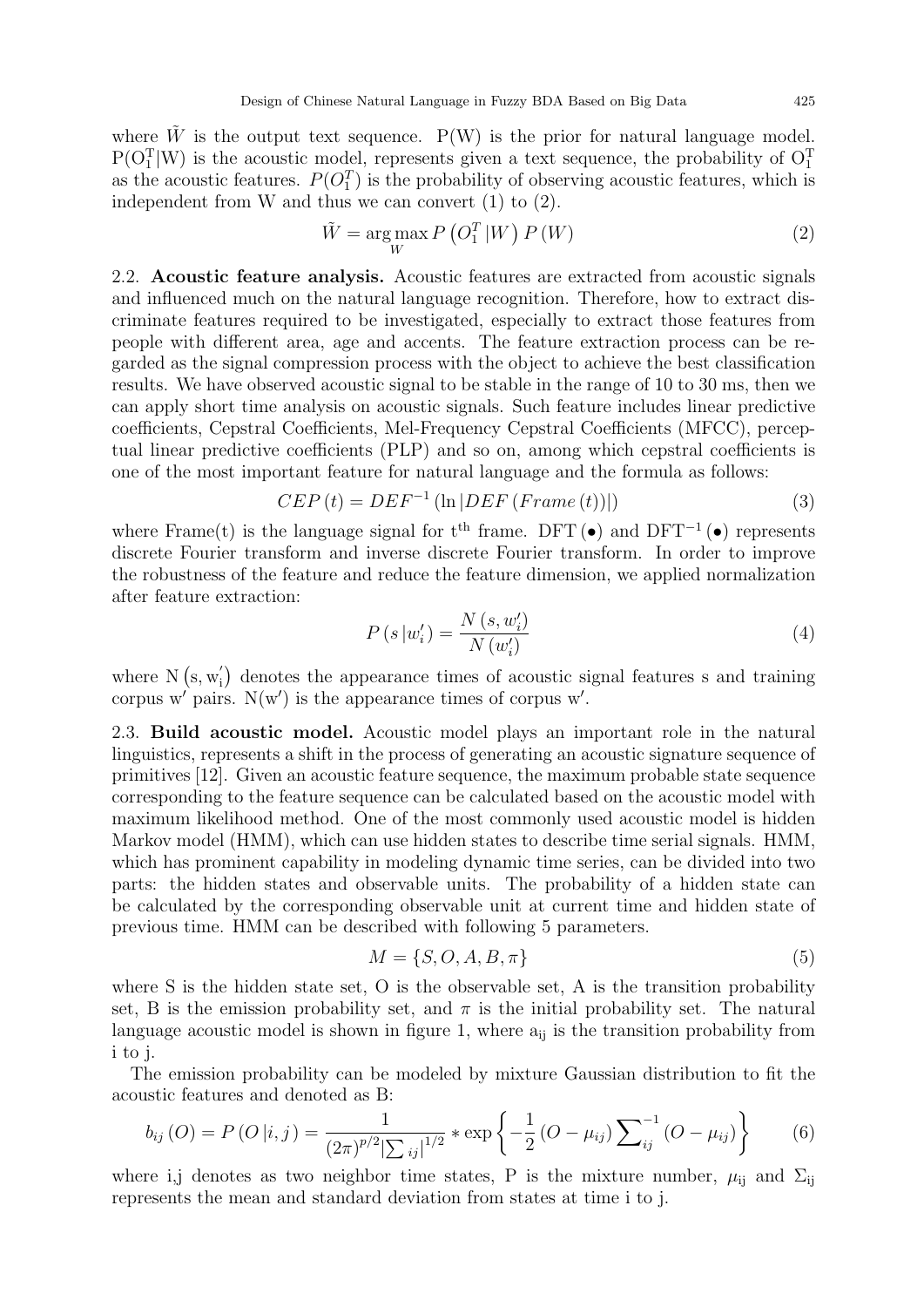

FIGURE 1. HMM acoustic model for natural languag

2.4. Build linguistic model. Based on acoustic model we build linguistic model, which mainly models the probability of a word sequence shown in the natural language environment. Assume the word sequence is  $W_1^n = \{W_1, W_2, \ldots, W_n\}$ , and the probability of the sequence is:

$$
P(W_1^n) = P(W_1) P(W_2 | W_1) P(W_3 | W_1 W_2) ... P(W_n | W_1 W_2 ... W_{n-1})
$$
\n<sup>(7)</sup>

where  $P(W_1)$  is the W<sub>1</sub> appearance probability,  $P(W_2|W_1)$  is the conditional probability which can be used calculate the probability of  $n<sup>th</sup>$  word based on previous n-1 word. Then, we have the natural linguistic model:

$$
P(W_1^n) = P(W_1) P(W_2 | W_1) P(W_3 | W_1 W_2) ... P(W_n | W_1 W_2 ... W_{n-1})
$$
\n(8)

2.5. Viterbi decoding analysis. We applied Viterbi decoding algorithm after training of acoustic HMM. Viterbi algorithm will provide a best state path based on dynamic programming [12]. We also introduced weighted finite state transducer (WFST) into speech recognition to construct large scale static networks. Such network includes many types of natural language prior knowledge, such as voice dictionary, language model, context dependency and HMM. The decoding algorithm of WFST is as follows:

$$
f\left(o,h,c,l,\omega\right) = \sum_{l\in L}\sum_{c\in C}\sum_{h\in H}f\left(o\left|h\right)f\left(h\left|c\right)f\left(c\left|l\right\right)f\left(l\left|\omega\right)f\left(\omega\right)\right)\tag{9}
$$

where o is the natural language feature sequence,  $\omega$  is the optimal word sequence,  $f(\omega)$  is the natural language model,  $f(l|\omega)$  is the voice dictionary,  $f(c|l)$  is the context dependent model,  $f(h|c)$  is the HMM,  $f(l|\omega)f(\omega)$  is the phoneme constructed network structure,  $f(c|l)f(l|\omega)f(\omega)$  is the context dependent phoneme constructed network (C-level network),  $f(h|c)f(c|l)f(l|\omega)f(\omega)$  is the HMM structured network (H-level network). Based on the WFST theory, we can combine different type of knowledge and optimize both C-level and H-level network:

$$
Network_{C-level} = C \circ \min\left(\det\left(L \circ G\right)\right)
$$

$$
Network_{H-level} = \min (\det (H \circ \det (C \circ \det (L \circ G)))) \tag{10}
$$

where  $\circ$  is the combined operation, det  $(\bullet)$  is the determination operation, min  $(\bullet)$  is the minimization operation. The static search network is shown in figure 2.

Assume we have  $v = [v_1, v_2, \ldots, v_B], v_B$  is feature value at the B<sup>th</sup> frequency band. Then the activated units can be defined as:

$$
h_{j,k} = \theta \left( \sum_{b=1}^{s} W_{b,j}^{T} v_{b+k-1} + a_j \right)
$$
 (11)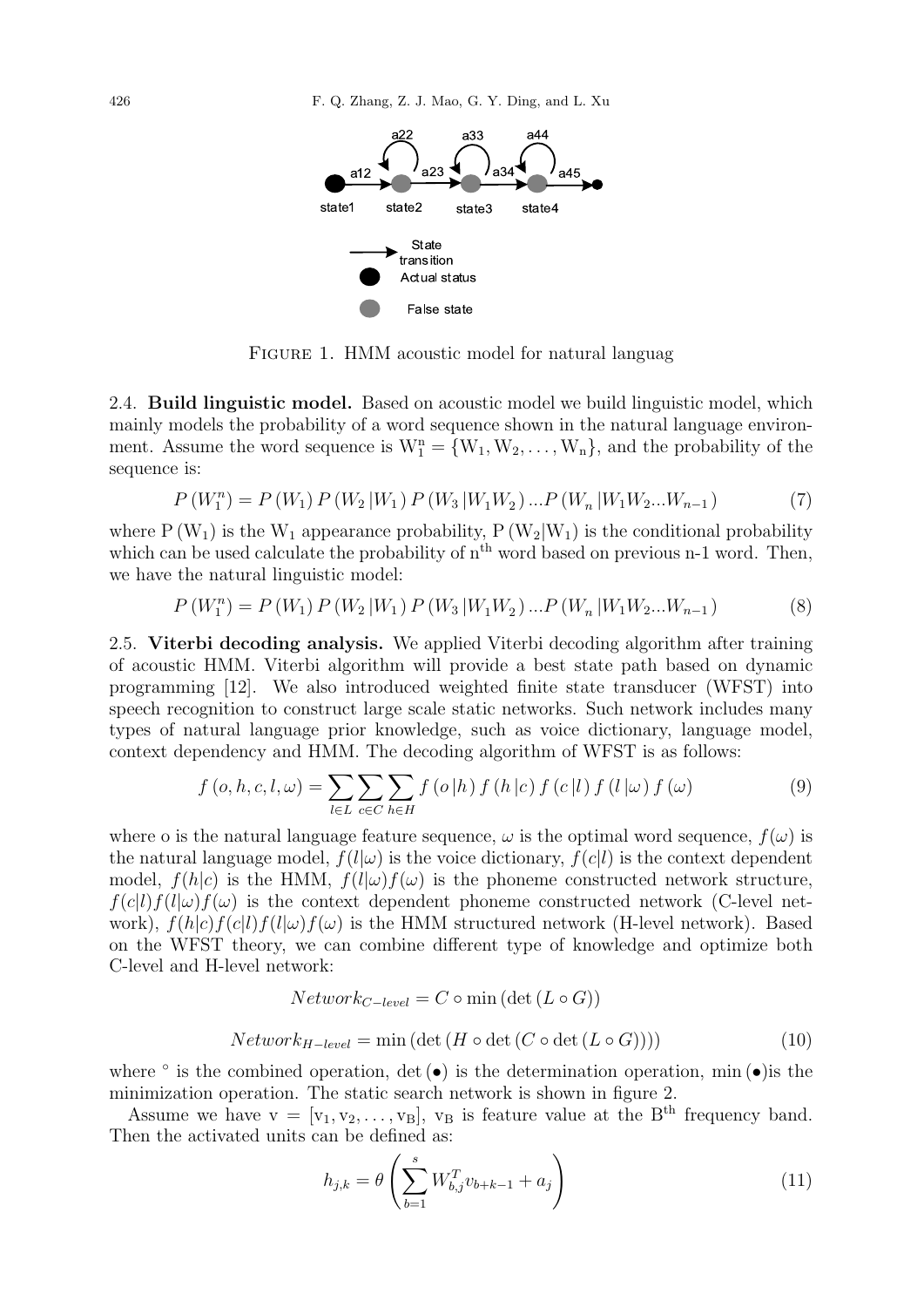

FIGURE 2. C-level and H-level networks in natural language recognition

where  $h_{j,k}$  is the output layer of the j<sup>th</sup> feature maps corresponding to the k<sup>th</sup>activated units, s is the convolutional kernel length,  $W_{b,j}^T$  is weight for the j<sup>th</sup> output units at b<sup>th</sup> frequency band at time T,  $a_j$  is the bias for j<sup>th</sup> feature map, and  $\theta(\bullet)$  is the activation function. Normally sub-sampling is applied to reduce the feature size and we applied max-pooling here:

$$
P_{j,m} = \max_{k=1}^{r} (h_{j,(m-1)\times n+k})
$$
\n(12)

where  $P_{j,m}$  is the output for natural language, j is the feature map index for input layer, m is the feature map index for output layer, n is the sub-sampling factor, r is the decoding size, represents the unit size for decoding.

3. Deep learning based natural language speech recognition. In 2006, deep belief network [13], which further developed as deep neural network (DNN) [14], has been proposed by Geoffrey Hinton. Within one decade, many other deep learning structures have been proposed such as deep auto-encoder (AE) [15], convolutional neural network (CNN) [16] and LSTM recurrent neural network (RNN) [17]. Applications based on deep learning, such as GoogLeNet [18] and VGGNet [19]constructed by deeper CNNs, deep face [20] and Memory Net [21] in Facebook and so on have been shot out especially in recent few years, for the capability of analyzing data using deep structure on big data. DL beats most state-of-arts machine learning algorithm in different areas including speech recognition [22]. The training process is as follows:

3.1. Natural language pre-training. Restricted Boltzmann machine (RBM) [23] has been applied for the pre-training process. The RBM is an important component for both DNN and DSN. RBM is a type of undirected graphical model consisting of a layer of visible units (input data) and a layer of hidden units. In this work, we consider the Gaussian-Bernoulli RBM .[22], where hidden units have binary values but the visible units have real values. Let  $h \in \{0,1\}^{N \times 1}$  represent a vector of N hidden units, respectively. Their connections are defined according to an energy function:

$$
E(v, h) = -bTv - cTh - vTWh
$$
\n(13)

where W is an  $M \times N$  matrix that defines the weights between each pair of visible and hidden units, and b and c are  $M \times 1$  and  $N \times 1$  bias vectors for visible and hidden units, respectively. Based on the energy function (2), the joint distribution of v and h is:

$$
P(v, h) = \frac{e^{-E(v, h)}}{Z}
$$
\n(14)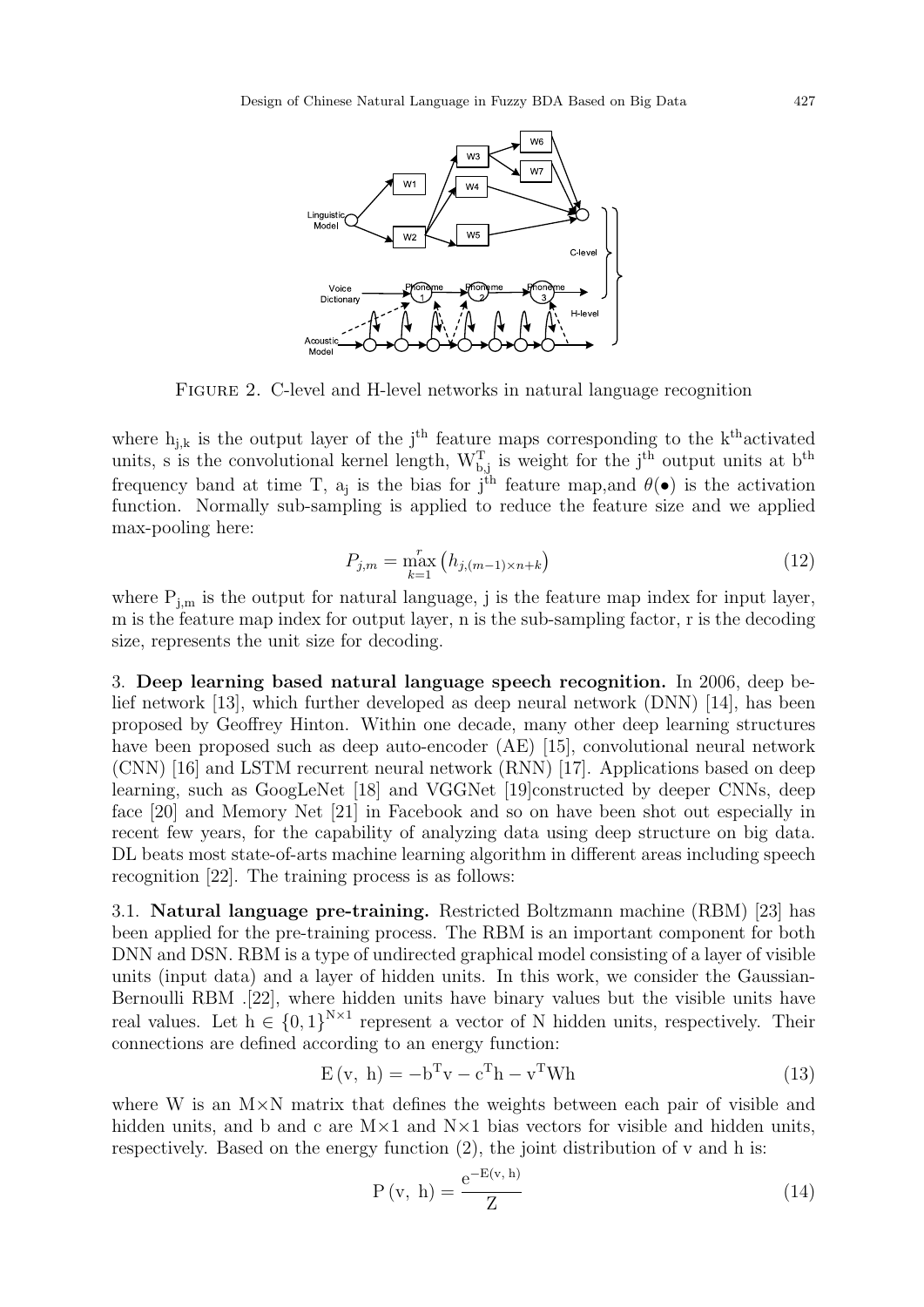where Z is a normalizing constant. Training of RBMs involves estimating the parameters  $\theta = (W, b, c)$  from (14) given visible units based on the maximum likelihood criterion, which is analytically intractable. A stochastic optimization scheme based on contrastive divergence was proposed in [24] to obtain a computationally efficient but suboptimal solution. The stochastic search includes a free parameter called the learning rate that users must either predefine or determine empirically. Moreover, in the stochastic search, the conditional activation probabilities of individual hidden units are given by:

$$
p(h_n = 1|v) = \sigma \left(\sum_{m=1}^{M} w_{mn} v_m + c_n\right), \forall n
$$
\n(15)

and the conditional probabilities of individual visible units are approximated by:

$$
p(v_m|h) = N\left(\sum_{n=1}^{N} w_{mn}h_n + b_m, 1\right), \forall m
$$
\n(16)

where  $\sigma(\cdot)$  is the sigmoid function and  $N(\cdot, \cdot)$  is the Gaussian distribution with mean  $\sum^N$  $n=1$  $w_{mn}h_n + b_m$  and variance 1. The conditional distribution (16) can be used to simulate the pattern of the visible units for an activated hidden unit. Particularly, when setting  $h_i = 1$  and  $h_i = 0 \forall j \neq i$ , the distribution (16) becomes:

$$
p(v_m|h_i = 1, h_j = 0 \,\forall \, j \neq i) = N(w_{mi} + b_m, 1), \forall m \tag{17}
$$

From (17), we can see that the  $w_{mi}$  plus the unit biases  $b_m$  define the activation patterns of the visible units. We can also sample out new visible units based on  $(17)$  as  $v_m'$ , nd based on (15) to sample new hidden units using  $v_m'$  and denotes as  $h_n'$ . When applied the contrast divergence [25] algorithm, we can update weights based on the following equation:

$$
\Delta w_{mn} = \varepsilon \left( \langle v_m h_n \rangle - \langle v'_m h'_n \rangle \right) \tag{18}
$$

where  $\langle \cdot \rangle$  denotes the expectation of samples,  $\varepsilon$  is the learning rate.

3.2. Fine-tuning steps. After applied RBM with unsupervised learning, we used backpropagation to fine-tuning the parameters in the deep learning networks. Assume we have M samples denote as  $\{(x^1, y^1), \ldots, (x^M, y^M)\}\$ . and apply gradient decent algorithm to calculate weights. The loss function is as follows:

$$
J(W, b; x, y) = \frac{1}{2} ||h_{W, b}(x) - y||^2
$$
\n(19)

Assume we have M samples  $\{(x^1, y^1), \ldots, (x^M, y^M)\}\$ , where  $y^i \in \{1, 2, \ldots, k\}$ , our classification goal is to calculate the probability of  $p(y = j|x)$ . Therefore, the output units should be:

$$
h_{\theta}\left(x^{(i)}\right) = \frac{1}{\sum_{j=1}^{k} e\theta_j^T x^{(i)}} \left[\begin{array}{l} p\left(y^{(i)} = 1 \middle| x^{(i)}; \theta\right) \\ p\left(y^{(i)} = 2 \middle| x^{(i)}; \theta\right) \\ \cdots \\ p\left(y^{(i)} = k \middle| x^{(i)}; \theta\right) \end{array}\right]
$$
(20)

where  $\theta \in \mathbb{R}^{n+1}$  as the natural language model parameters,  $\frac{1}{\sum_{j=1}^{k} e \theta_j^T x^i}$  is the normalization process for the output probability distribution. Then the output units at layer l can be calculated based the the weights and units from layer l-1:

$$
u_i = \sum_{j=0}^{j < N(l-1)} w_{ij} \cdot x_j + \theta_i \tag{21}
$$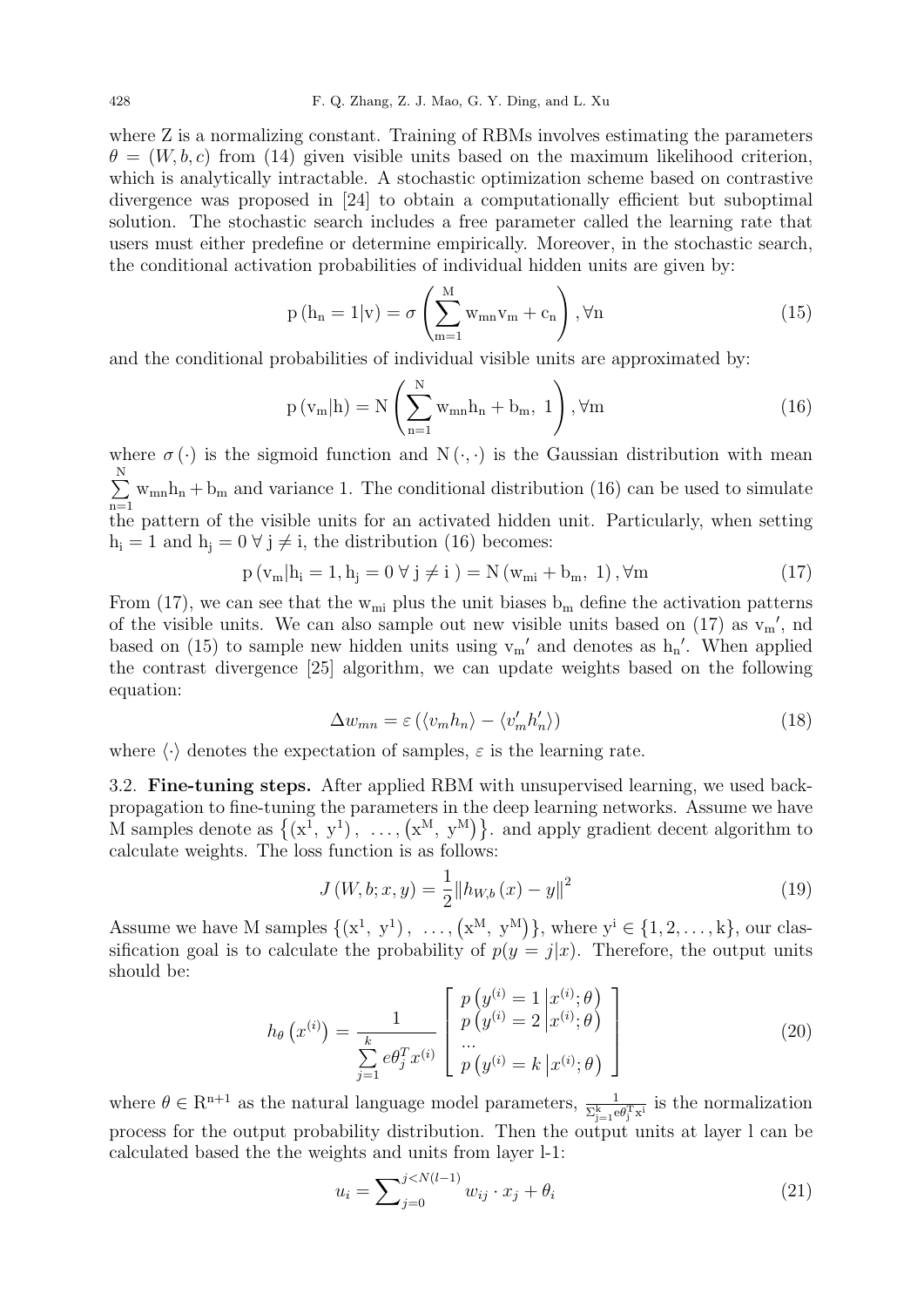where  $N(l-1)$  is the number of hidden unit size at layer l-1,  $x_j$  is the j<sup>th</sup> unit at layer l-1,  $w_{ji}$  is the weights connected between unit j at layer l-1 and unit i at layer l and  $\theta_i$  is the bias. Assume we have m input unit and n hidden units, we have the energy function (13) rewrite as:

$$
E(u, h | \theta) = -\sum_{i=1}^{m} a_i u_i - \sum_{j=1}^{n} b_j h_j - \sum_{i=1}^{m} \sum_{j=1}^{n} u_i W_{ij} h_j
$$
 (22)

where  $\theta = \{w_{ij}, a_i, b_j\}$  as model parameters.

4. Natural language fuzzy boundary determination algorithm. After applied deep learning on natural language speech recognition, we applied support vector machine (SVM) for determine natural language fuzzy boundary. Given a sample  $D_i = (x_i, y_j)$ , i =  $1, \ldots, l, y_i \in \{1, -1\}$  from training dataset D, where  $x_i$  is the input data, l is the total sample size,  $y_i$  indicates the two types of natural language. In order to separate out the given two types, max-margin is applied as the objective function:

$$
\min \frac{1}{2} ||w||^2
$$
  
subject to  $yi [(WX_i) + b] \ge 1 - \varepsilon_i, i = 1, 2, ..., l$  (23)

When the training set is linear and cannot be divided, we need to introduce new variable which is slack variable  $\varepsilon_i \geq 0$ , we have the expression converted to:

$$
\min \frac{1}{2} ||w||^2 + c \sum_{i=1}^{l} \varepsilon_i
$$
  
subject to  $yi [(WX_i) + b] \ge 1 - \varepsilon_i, i = 1, 2, ..., l$  (24)

where c is the penalty factor, normally greater than 0, indicating the penalty degree for classifying a wrong sample,  $\varepsilon_i$   $>=$  0. We then introduced Lagrange function:

$$
L = \frac{1}{2} ||w||^2 - \sum_{i=1}^{l} \alpha_i y_i [(wx_i) + b] + \sum_{i=1}^{l} \alpha_i
$$
 (25)

where  $\alpha_i > 0$  as the Lagrange multiplier, and the optimal classification function can be calculated as:

$$
f(x) = sgn\left\{ \left[ \sum_{j=1}^{l} \alpha_j^* y_j (x_i \cdot x_j) \right] + b^* \right\}, x \in R^n \tag{26}
$$

And the following constraint should be satisfied:

$$
\iint K(x_1, x_2) f(x_1) f(x_2) dx_1 dx_2 \ge 0
$$
\n(27)

Then  $d(x_1) < d(x_2)$  indicates when satisfied (27), the fuzzy boundary can be determined.Assume  $m_n$  is the natural language attribute expectation when classification and  $m_f$  is the expectation as input, then we have the optimal threshold:

$$
V_{th} = 0.5 (m_n + m_f) \tag{28}
$$

We separate natural language into two types: ascending and descending attributes, where ascending indicates the natural language has high attribute value while descending has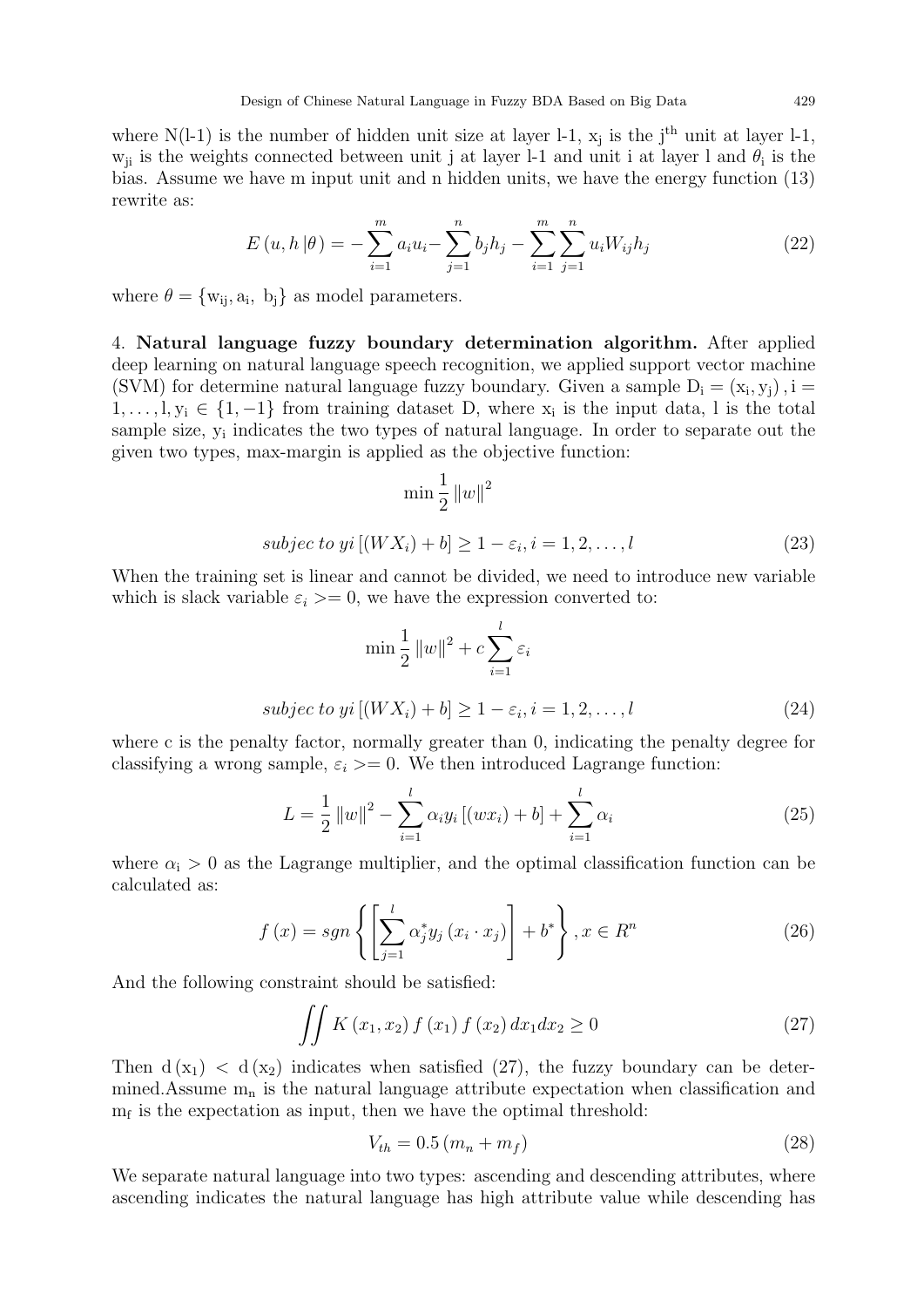low attribute value. Assume we have ascending natural language attribute, then the determination formula is as follows:

$$
B = \begin{cases} 1 & V \ge V_{th} \\ 0 & V < V_{th} \end{cases} \tag{29}
$$

And descending determination is the opposite:

$$
B = \begin{cases} 0 & V > V_{th} \\ 1 & V \le V_{th} \end{cases}
$$
 (30)

where B is the determination results, 1 indicates judgement decision, 0 indicates no judgement decision and V is the natural language data perception reading. Therefore, we have convert the fuzzy boundary determination to detection of contour for threshold  $V_{th}$ , if the natural language data is closer to the contour for  $V_{th}$ , the corresponding perception attribute reading. So we can apply unstable sort for the neighbor data reading based on natural language perception readings values, for ascending natural language attribute, we applied descending order, while for descending natural language attribute, ascending order is applied. Then the location of  $V_{th}$  in the attribute sequence can be detected and both left and right N/2 attribute values are selected based on the location. For multiple attribute natural language fuzzy boundary determination, assume  $m_n^i$  is the attribute reading expectation,  $m_f^i$  is the attribute determination expectation, we have the optimal threshold for each attribute i:

$$
V_{th}^{i} = 0.5 \left( m_{n}^{i} + m_{f}^{i} \right) \tag{31}
$$

where  $V^i$  is the reading for attribute i. After the determination of boundary for each attribute, we have the multi-attribute natural language boundary determination as:

$$
B = \bigcap_{i}^{M} B_i \tag{32}
$$

where  $B_i$  is the determination result for  $i<sup>th</sup>$  attribute and the fuzzy boundary determination should satisfy the closed curve formed by  $V^1 = V_t h^1, V^2 = V_t h^2, ..., V^M = V_t h^M$ , where M is the total amount of attribute. Then the fuzzy boundary can be determined by fitting the closed curve. Assume natural language attribute S has N maximum attribute value across X cordinate, denotes as  $N_{Xmax}$  we have the coordinate denotes as  $(X_{max}, Y)$ , and for the minimum attribute value, denotes as  $N_{Xmin}$  we have the coordinate denotes as  $(X_{\min}, Y)$ , similarly for coordinate Y we also have  $Y_{\max}$  and  $Y_{\min}$ , then the fitting function can be expressed as:

$$
\begin{cases}\ny = ax^2 + bx + c & X_{\text{max}} - X_{\text{min}} \ge Y_{\text{max}} - Y_{\text{min}} \\
x = ay^2 + by + c & X_{\text{max}} - X_{\text{min}} \prec Y_{\text{max}} - Y_{\text{min}}\n\end{cases}
$$
\n(33)

If  $X_{\text{max}} - X_{\text{min}} \ge Y_{\text{max}} - Y_{\text{min}}$ ,  $y = ax^2 + bs + c$  will be used for fitting the curve, otherwise we applied  $x = ay^2 + by + c$  for curve fitting. Assume the square distance of attribute 1 to attribute 2 is denoted as  $y_i = p(x_i)$ , we have the polynomial curve fitting function as:

$$
I = \sum_{i=0}^{m} [p(x_i) - y_i]^2
$$
 (34)

We can calculate the parameters for the curve fitting as:

$$
\frac{\partial I}{\partial a_j} = 2 \sum_{i=0}^m \left( \sum_{k=0}^n a_k x_i^k - y_i \right) x_i^j = 0 \qquad j = 0, 1, \dots, n \tag{35}
$$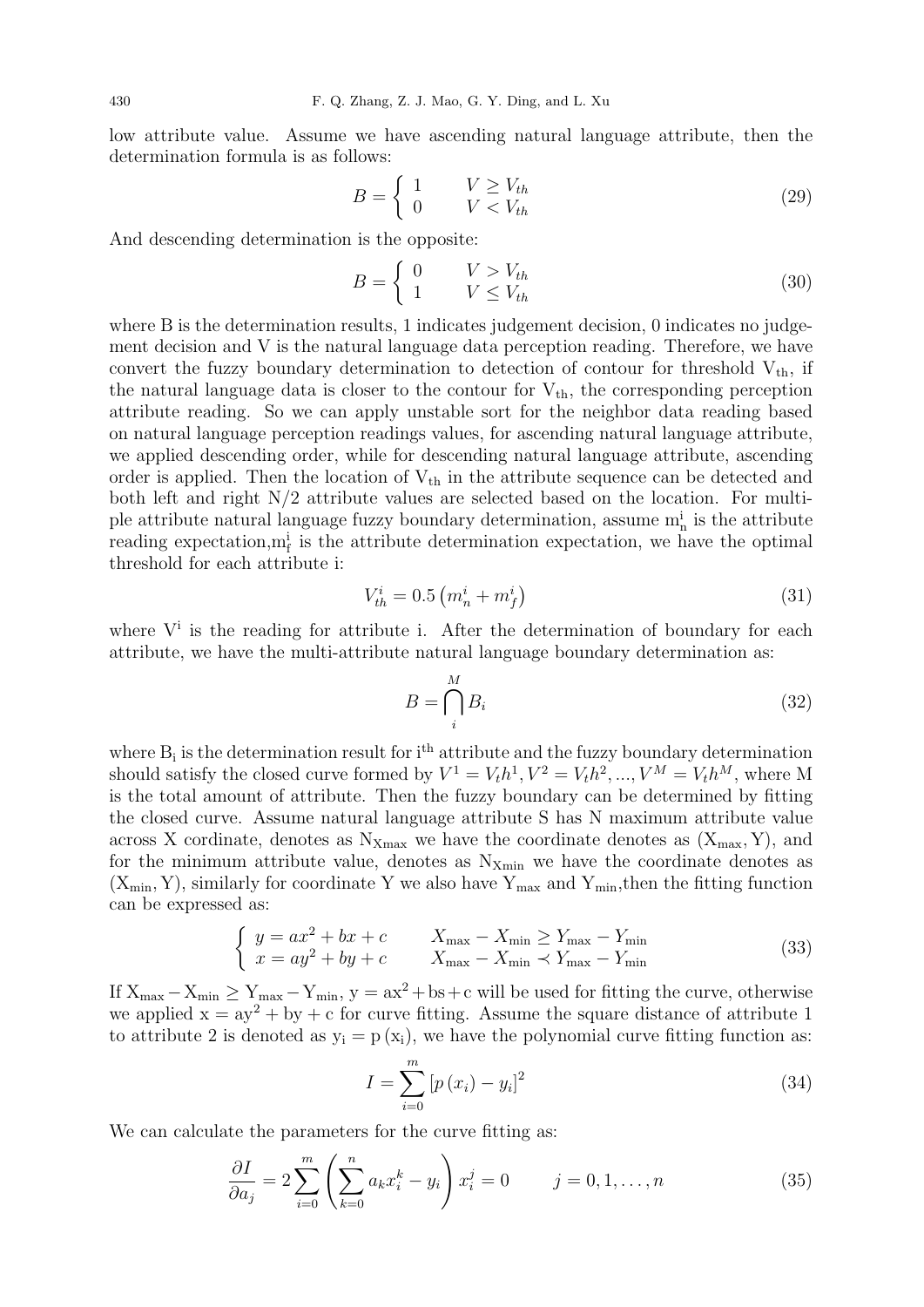We also define the threshold for fuzzy boundary determination:

$$
\begin{cases}\n1 & D \le D_t \\
0 & D > D_t\n\end{cases}
$$
\n(36)

where  $D_t$  is the defined threshold. When  $D \leq D_t$ , we have  $D=1$  indicates the data is not the margin while  $D > D_t$ , the natural language data is close to the fuzzy margin and is thus defined as the required margin.

# 5. Simulation and Results.

5.1. Experiment data. In this experiment, we used 863 Chinese speech database as experiment data, which includes 166 subjects with half female and half male. The reading voice library is selected from People's Daily in 2014 to 2015 in total 1560 paragraph and includes 42638 sentences. The sampling rate is 16k Hz. We separate data into training and testing data where we randomly picked 2000 voice sentence as testing and remaining as training data. Our model is trained with 3.2 GHz CPU, GTX 660ti GPU. We randomly picked 5% from each subject in the training data as validation set. Normalization is first calculated for each individual on validation set to have zero mean and unit variance and applied over the entire corpus to avoid re-estimation of distribution for training set.

## 5.2. Experiment process.

1. Feature extraction

Each speech resource was analyzed using a 25-ms Hamming window with 10-ms between the left edges of successive frames. In all the experiments, we represented the speech using 12th-order MFCC and energy, along with their first and second temporal derivatives. In total we have ∼10 million training samples.

2. Voice attribute extraction

We applied attribute extraction based on deep neural networks for each voice attribute. The trained attribute extractor is used to construct the required attributes, according to the knowledge of the phonetics speech attribute into 21 categories, and the deep neural network architecture is 392567207202562,where 39 is the network training input, 256720720256 are the size of the successive 4 hidden layers, and 2 represents the label layer with two classes (ascending/descending attributes). We combined 2 label units for each of 21 attributes together and come out with a 212=42 dimension feature vector as the extracted attribute for fuzzy boundary determination based on SVM.

3. Natural language fuzzy boundary determination

Based on the deep learning extracted features we applied SVM to classify the natural language features and determine the fuzzy boundary.

5.3. Experiment result. We calculate both precision and recall of fuzzy boundary determine. Assume the natural language total feature size is N with set B, the SVM classifier returned fuzzy boundary determination size is  $N_R$ , and the actual determined fuzzy boundary size is  $N_A$  with set A, we have the precision and recall as follows:

$$
Pr\,ecision = \frac{P(A \cap B)}{P(B)} = \frac{N_R}{N} \tag{37}
$$

$$
Recall = \frac{P(A \cap B)}{P(A)} = \frac{N_R}{N_A}
$$
\n(38)

We applied our proposed method and two other determination methods from [7] and [8] for comparison the time costs are shown in figure 3. We can see the average time costs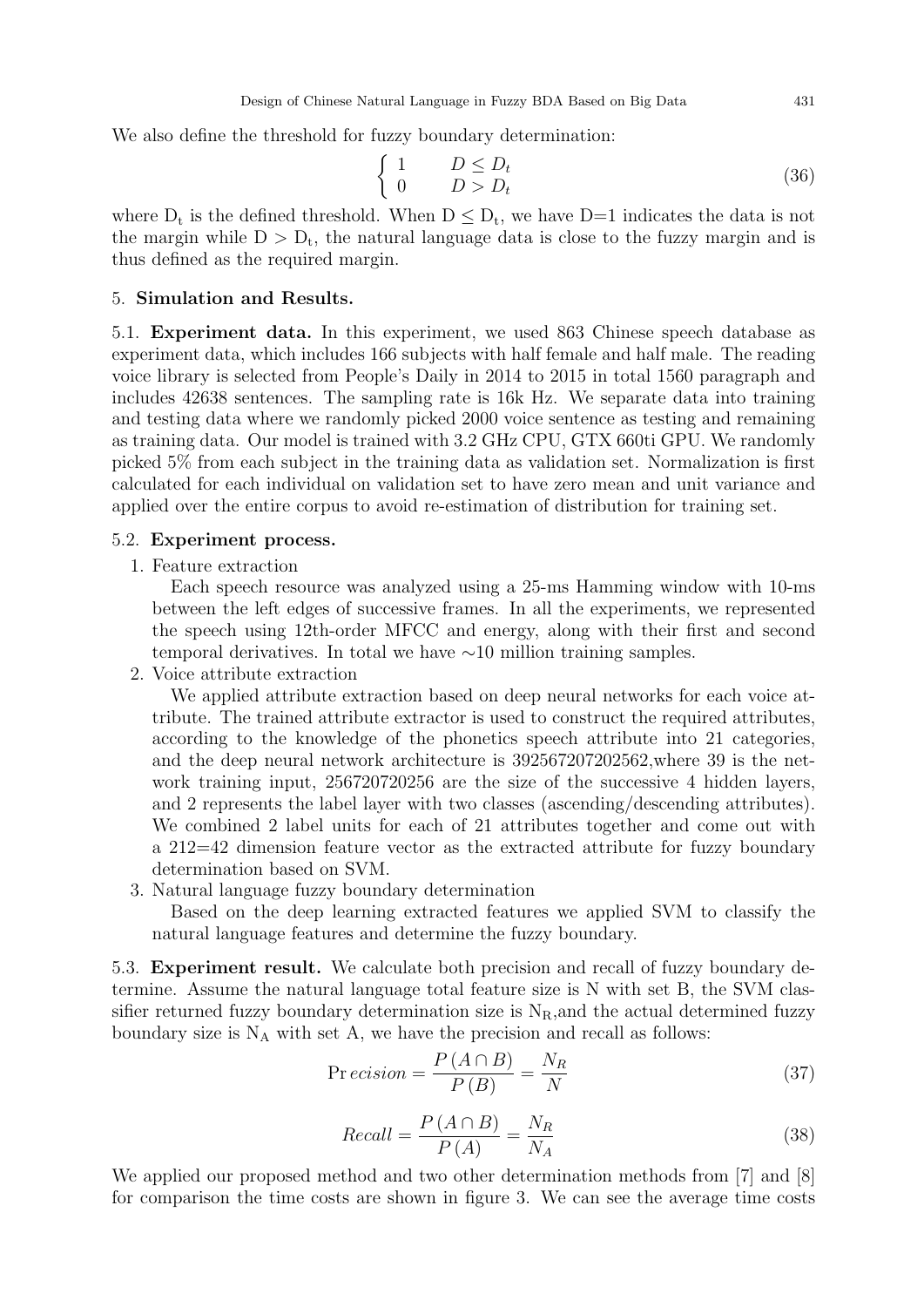for [7] is about 6s, and its determination time increases when the fuzzy boundary size increases; [8] has shorter determination time (∼4.2s) than [7], but the time increasing slope is still large as fuzzy boundary size increases; while our proposed method only have determination time at ∼2.1s and the time increasing slope is the smallest among three algorithms.



FIGURE 3. Time costs with three different algorithms

Table 1 also shows the determination precision for the given three algorithms. We can see the average accuracy for [7] is at 61.25%, and as time increases the accuracy increasing speed is slow; for [8] the average accuracy is at 66.25%, and as time increases the determination accuracy also exhibits some volatility, indicating low robustness; while our proposed method has achieved average accuracy at 86.88%, and the improvement as time increases is also stable, comparing with [7] and [8], the average improvement for our proposed algorithm are 25.63% and 20.63%.

| Time(s) | $\operatorname{Ref}$ [8](%) | $Proposed(\%)$ | Ref |
|---------|-----------------------------|----------------|-----|
| 50      | 43                          | 56             | 22  |
| 100     | 56                          | 79             | 34  |
| 150     | 59                          | 84             | 45  |
| 200     | 75                          | 85             | 47  |
| 250     | 68                          | 94             | 76  |
| 300     | 63                          | 97             | 85  |
| 350     | 80                          | 100            | 89  |
| 400     | 86                          | 100            | 92  |

Table 1. Determination precision of three different algorithms

Table 2 depicts the determination recall for the given three algorithms. We can see both [7] and [8] are suffering fluctuation of recall as time increases and for [7], the precision is ∼25% on average; [8] has smaller precision at ∼10% on average and it could not increase the recall rate after 80s; while our proposed method, although have fluctuation on recall rate, the average is at  $\sim$ 41%, which is 16% and 31% over the methods [7] and [8].

6. Conclusion. In this paper, we proposed a new method for natural language fuzzy boundary determination. The method first extracted linguistic features and build an acoustic model based on deep neural network and HMM model. Support vector machine has been applied on the feature extracted from deep learning to determine the fuzzy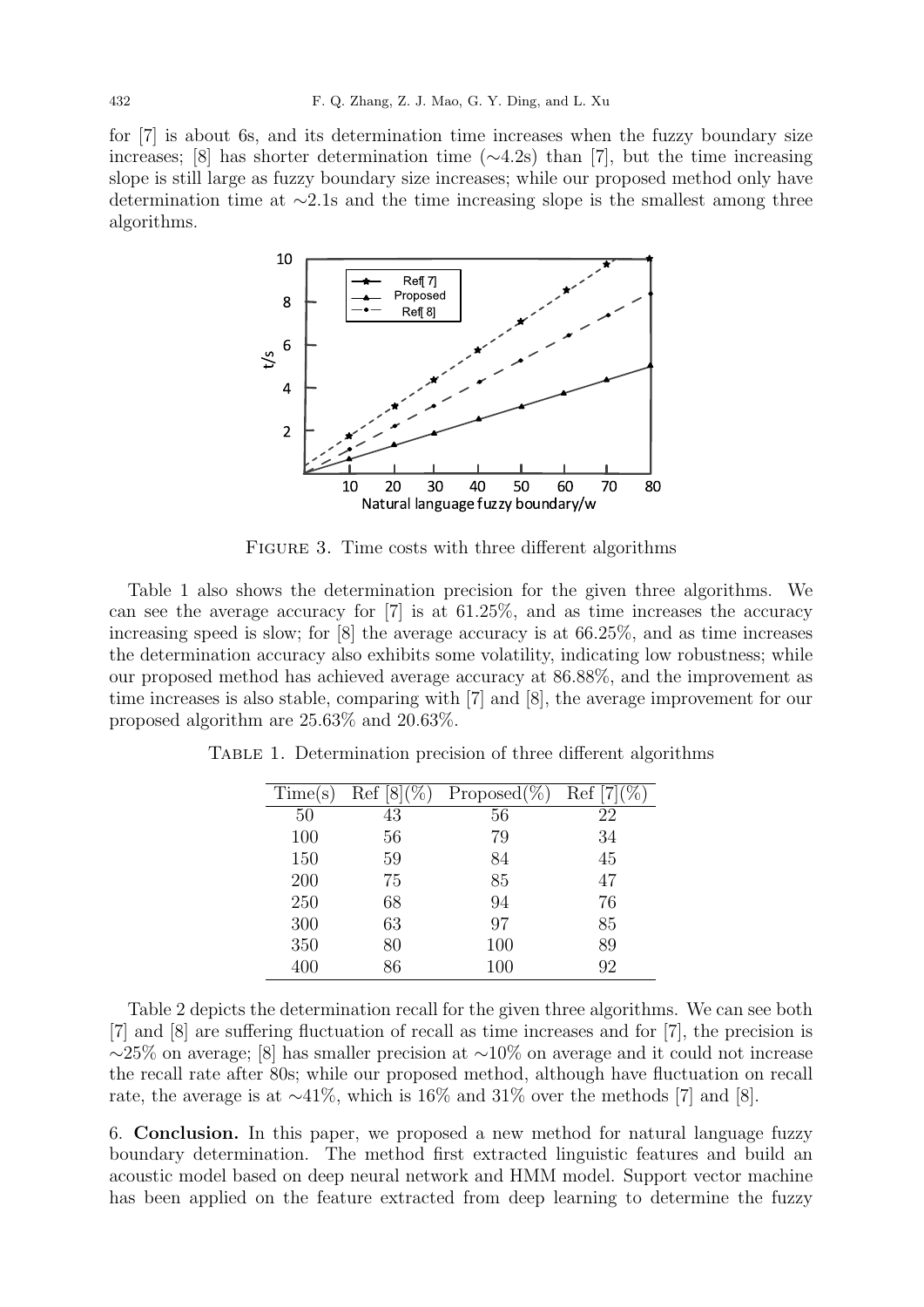Design of Chinese Natural Language in Fuzzy BDA Based on Big Data 433

| Time(s) | Ref<br>$[8]({\%}$ | $Proposed(\%)$ | Ref |
|---------|-------------------|----------------|-----|
| 10      | 20                | 50             | 33  |
| 20      | 18                | 48             | 35  |
| 30      | 21                | 40             | 30  |
| 40      | 24                | 51             | 32  |
| 50      | 20                | 48             | 28  |
| 60      | 18                | 45             | 30  |
| 70      | 21                | 46             | 34  |
| 80      | 19                | 50             | 31  |
| 90      | 15                | 40             | 25  |
| 100     | 14                | 45             | 30  |
| 110     | 10                | 36             | 28  |
| 120     | 9                 | 40             | 26  |

TABLE 2. Determination recall of three different algorithms

boundary. Our experiment indicates the proposed methods can improve both precision and recall comparing with existing algorithms.

Acknowledgment. This material is based upon work supported by the Key Technologies Research and Development Program of China Foundation under Grants No. 2012BAH38F05 and also supported by the Research Program Foundation of Minjiang University under Grants No. MYK16002. Any opinions, findings, and conclusions or recommendations expressed in this material are those of the author(s) and do not necessarily reflect the views of the Key Technologies Research and Development Program of China Foundation and the Research Program Foundation of Minjiang University

#### REFERENCES

- [1] A. Latham, K. Crockett, D. Mclean, An adaptation algorithm for an intelligent natural language tutoring system, Computers & Education, vol. 71, no. 1, pp. 97-110, 2014.
- [2] M. Li, H. Liu, description of natural language based on human behaviour human body model semantic 3D,Computer Applications and Software, vol.02, pp. 177-181, 2014.
- [3] X. j. Ye, Y. Yin, Natural Language Semantic Representation Based on Cognitive Linguistics, Computer Science, vol. 41, no. S1, pp. 98-102, 2014.
- [4] G. Sidorov, F. Velasquez, E. Stamatatos, et al, Syntactic N-grams as machine learning features for natural language processing, Expert Systems with Applications, vol. 41, no. 3, pp. 853-860, 2014.
- [5] Imler T D, Morea J, Kahi C, et al, Multi-center colonoscopy quality measurement utilizing natural language processing, American Journal of Gastroenterology, 2015, 110, no. 4), pp. 543-52.
- [6] J. F. Cao, J. J. Chen, C. Yang, Image emotional semantic retrieval based on natural language understanding Journal of Hunan University of Science  $\mathcal{B}'$  Technology, no. Natural Science Edition), no. 02, pp. 81-85, 2014.
- [7] J. Xu,Maximum Fuzzy Marginal Projection via Patch Alignment Framework, Computer Science, vol. 43, no. 01, pp. 282-285, 2016.
- [8] X. G. Jiang, P. Zhang, M. Sheng, Y. Li. Hu, Fuzzy Boundary Object Recognition Based on Cascading and Integrated Attribute Morphological Filtering, Computer Engineering, 42, no. 03, pp. 220-225 2016.
- [9] J. A. K. Suykens, J. Vandewalle, Least squares support vector machine classifiers, Neural processing letters, vol. 9, no. 3, pp. 293-300, 1999.
- [10] J. S. Zhou, W. G. Qu, J. H. Xu, Y. Long, Y. B. Zhu, Implementing NLIs to GISs Using Semantic Parsing, Journal of Chinese Information Processing, vol. 28, no. 06, pp. 62-69, 2014.
- [11] S. R. Eddy , Hidden markov models, Current opinion in structural biology, vol. 6, no. 3, pp. 361-365, 1996.